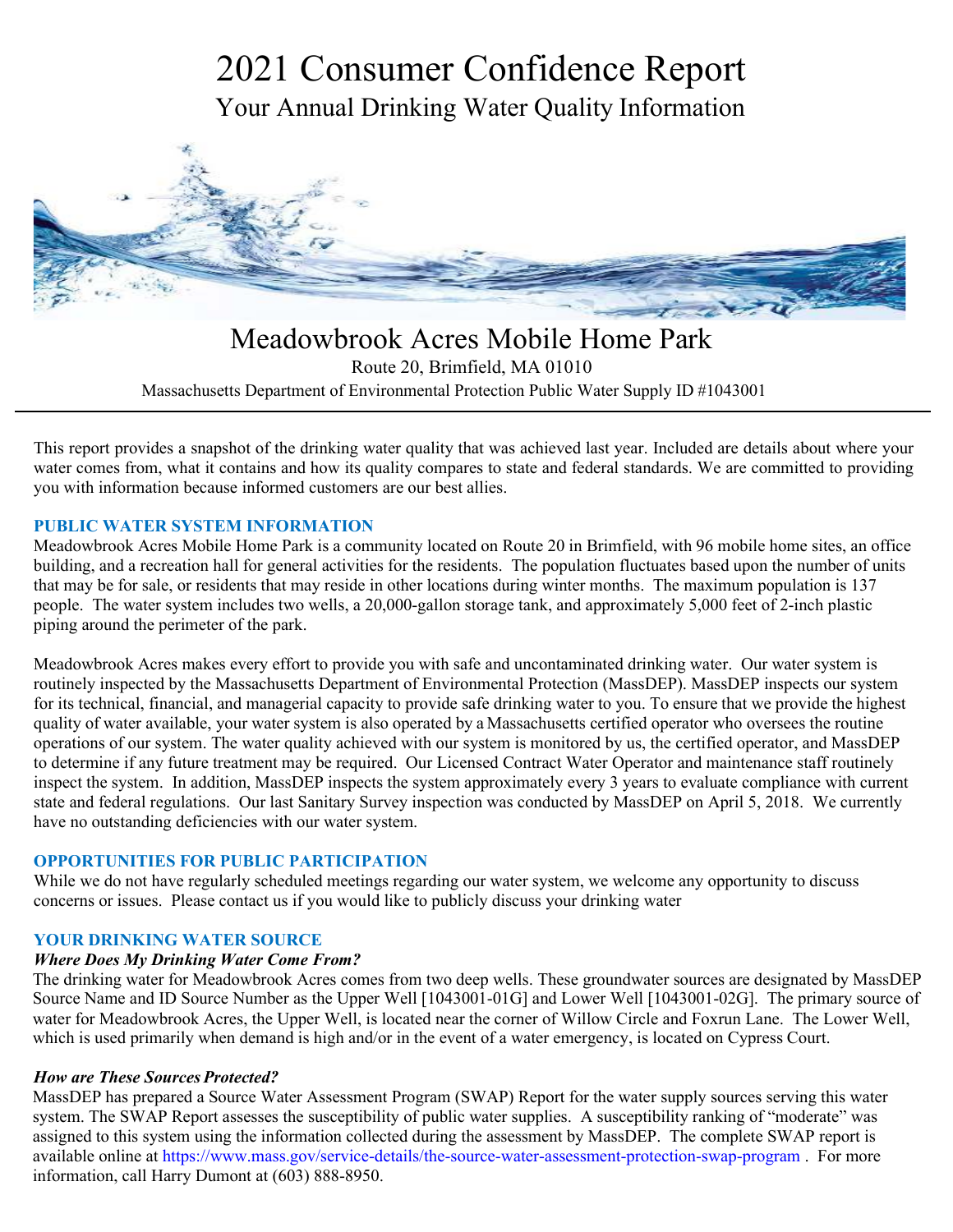*Residents can help protect sources by:* 

- *practicing good septic system maintenance,*
- *supporting water supply protection initiatives at the next town meeting*
- *taking hazardous household chemicals to hazardous materials collection days,*
- *contacting the water department or Board of Health to volunteer for monitoring or education outreach to schools,*
- *Limiting pesticide and fertilizer use, etc.*

#### **SUBSTANCES FOUND IN TAP WATER**

Sources of drinking water (both tap water and bottled water) include rivers, lakes, streams, ponds, reservoirs, springs and wells. As water travels over the surface of the land or through the ground, it dissolves naturally-occurring minerals, and in some cases, radioactive material, and can pick up substances resulting from the presence of animals or from human activity. Contaminants that may be present in source water include.

*Microbial contaminants* - such as viruses and bacteria, which may come from sewage treatment plants, septic systems, agricultural livestock operations, and wildlife.

*Inorganic contaminants* - such as salts and metals, which can be naturally-occurring or result from urban stormwater runoff, industrial, or domestic wastewater discharges, oil and gas production, mining, and farming.

*Pesticides and herbicides* - which may come from a variety of sources such as agriculture, urban stormwater runoff, and residential uses.

*Organic chemical contaminants* - Including synthetic and volatile organic chemicals, which are by-products of industrial processes and petroleum production, and can also come from gas stations, urban stormwater runoff, and septic systems. *Radioactive contaminants* - which can be naturally occurring or be the result of oil and gas production and mining activities.

#### **COMPLIANCE WITH REGULATIONS**

#### *Does Drinking Water Meet Current Health Standards?*

We are committed to providing you with the best water quality available. We are proud to report that last year your drinking water met all applicable health standards regulated by the state and federal government.

#### **IMPORTANT DEFINITIONS**

**Maximum Contaminant Level (MCL**) - The highest level of a contaminant that is allowed in drinking water. MCL's are set as close to the MCLG's as feasible using the best available treatment technology.

**Maximum Contaminant Level Goal (MCLG**) - The level of a contaminant in drinking water below which there is no known expected risk to health. MCLG's allow for a margin of safety.

**Action Level (AL)** - The concentration of a contaminant which, if exceeded triggers treatment or other requirements that a water system must follow.

**90th Percentile** - Out of every 10 homes sampled, 9 were at or below this level.

**Treatment Technique (TT)** - A required process intended to reduce the level of a contaminant in drinking water.

**Secondary Maximum Contaminant Level (SMCL)** – These standards are developed to protect aesthetic qualities of drinking water and are not health based.

**Unregulated Contaminants** – Contaminants for which EPA has not established drinking water standards. The purpose is to assist EPA in determining their occurrence in drinking water and whether future regulation is warranted.

**Method of Detection Limit (MDL)** - The minimum concentration of a substance that can be measured and reported with 99% confidence the analyte concentration is greater than zero and determined from analysis of a sample in a given matrix containing the analyte

**Turbidity** - A measure of the cloudiness of water. Turbidity is monitored because it is a good indicator of the effectiveness of the filtration system.

**Massachusetts Office of Research and Standards Guidelines (ORSG**) - This is the concentration of a chemical in drinking water, at or below which, adverse health effects are unlikely to occur after chronic (lifetime) exposure.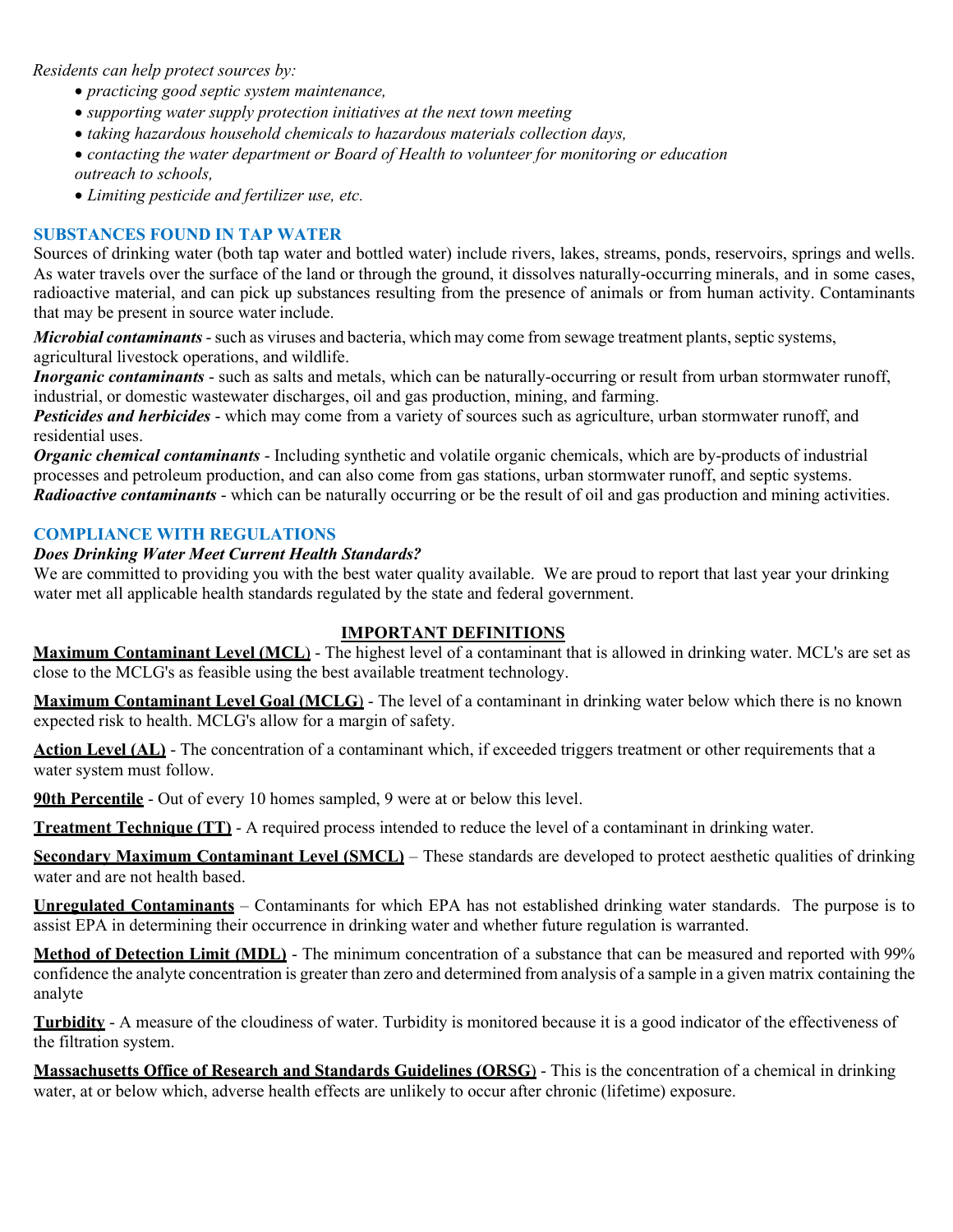## **WATER QUALITY TESTING RESULTS**

The water quality tables show the most recent water quality testing results where levels were detected and compares those levels to standards set by the Environmental Protection Agency and Massachusetts Environmental Protection Agency.

MassDEP has reduced the monitoring requirements for inorganic contaminants, synthetic organic contaminants, and perchlorate, because the source is not at risk of contamination. The last sample was collected on 7/6/2021 for Perchlorate, 4/6/2021 for Synthetic Organic Contaminants, 5/5/2020 for Inorganic Contaminants, and 10/5/2021 for PFAS, with all found to meet all applicable US EPA and MassDEP standards.

With the exception of those compounds noted on the tables below, all other compounds in the panels reported undetectable levels.

| <b>Regulated</b><br>Contaminant | Date(s)<br><b>Collected</b> | <b>Highest Result</b>                | Range<br><b>Detected</b> | <b>MCL</b>     | <b>MCLG</b>    | <b>Violation</b><br>(Yes/No) | <b>Possible Source(s) of</b><br>Contamination                                                                  |  |
|---------------------------------|-----------------------------|--------------------------------------|--------------------------|----------------|----------------|------------------------------|----------------------------------------------------------------------------------------------------------------|--|
| <b>INORGANIC CONTAMINANTS</b>   |                             |                                      |                          |                |                |                              |                                                                                                                |  |
| Nitrate (ppm)                   | 04/07/2021                  | $0.337$ (Upper)                      | N/A                      | 10             | 10             | $\mathbf{N}$ o               | <b>Runoff from fertilizer</b><br>use; leaching from<br>septic tanks; sewage;<br>erosion of natural<br>deposits |  |
| <b>Barium</b> (ppm)             | 05/05/2020                  | $0.0138$ (Lower)<br>$0.0114$ (Upper) | N/A                      | $\overline{c}$ | $\overline{c}$ | $N_{0}$                      | Discharge of drilling<br>waste, or from metal<br>refineries. Erosion of<br>natural deposits                    |  |
| Chromium (ppm)                  | <i>05/05/2020</i>           | $0.0016$ (Lower)                     | N/A                      |                | 0.8            | $N_{0}$                      | Discharge from steel<br>and pulp mills. Erosion<br>of natural deposits                                         |  |

| Contaminant<br>(units)                                                                                                             | <b>Dates</b><br>Collected | <b>Result or Range</b><br><b>Detected</b> | Average<br><b>Detected</b> | <b>SMCL</b> | <b>ORSG</b> | <b>Possible Source(s) of</b><br><b>Contamination</b>                                                            |  |
|------------------------------------------------------------------------------------------------------------------------------------|---------------------------|-------------------------------------------|----------------------------|-------------|-------------|-----------------------------------------------------------------------------------------------------------------|--|
| UNREGULATED AND SECONDARY CONTAMINANTS                                                                                             |                           |                                           |                            |             |             |                                                                                                                 |  |
| Sodium (ppm)                                                                                                                       | <i><b>05/05/2020</b></i>  | $6.09$ (Lower)<br>$4.75$ (Upper)          | N/A                        | N/A         | <b>20</b>   | <b>Natural Sources, runoff from use of</b><br>salt on roadways, byproduct of water<br><i>treatment process.</i> |  |
| Some neonle who drink water containing sodium at high concentrations for many years could experience an increase in hlood pressure |                           |                                           |                            |             |             |                                                                                                                 |  |

*\*Some people who drink water containing sodium at high concentrations for many years could experience an increase in blood pressure.*

#### **LEAD AND COPPER – 8/23/2020 through 9/2/2020**

| Contaminant<br>(units) | Action<br><b>Level</b> | 90 <sup>th</sup> Percentile | Number of<br><b>Sites</b><br><b>Sampled</b> | <b>Number of sites</b><br>above the Action<br>Level | <b>Possible Sources of</b><br><b>Contamination</b> | <b>Violation</b><br>(Yes/No) |  |  |
|------------------------|------------------------|-----------------------------|---------------------------------------------|-----------------------------------------------------|----------------------------------------------------|------------------------------|--|--|
| Lead (ppb)             |                        | 1.5                         |                                             |                                                     | <b>Corrosion of</b><br>household plumbing          | $N_{0}$                      |  |  |
| Copper (ppm)           | 1.3                    | 0.531                       |                                             |                                                     | <b>Corrosion of</b><br>household plumbing          | $N_{0}$                      |  |  |

 $ppm =$  parts per million, or milligrams per liter (mg/l)

ppb = parts per billion, or micrograms per liter  $(ug/l)$ 

 $ND = Not$  Detected

 $N/A = Not$  Applicable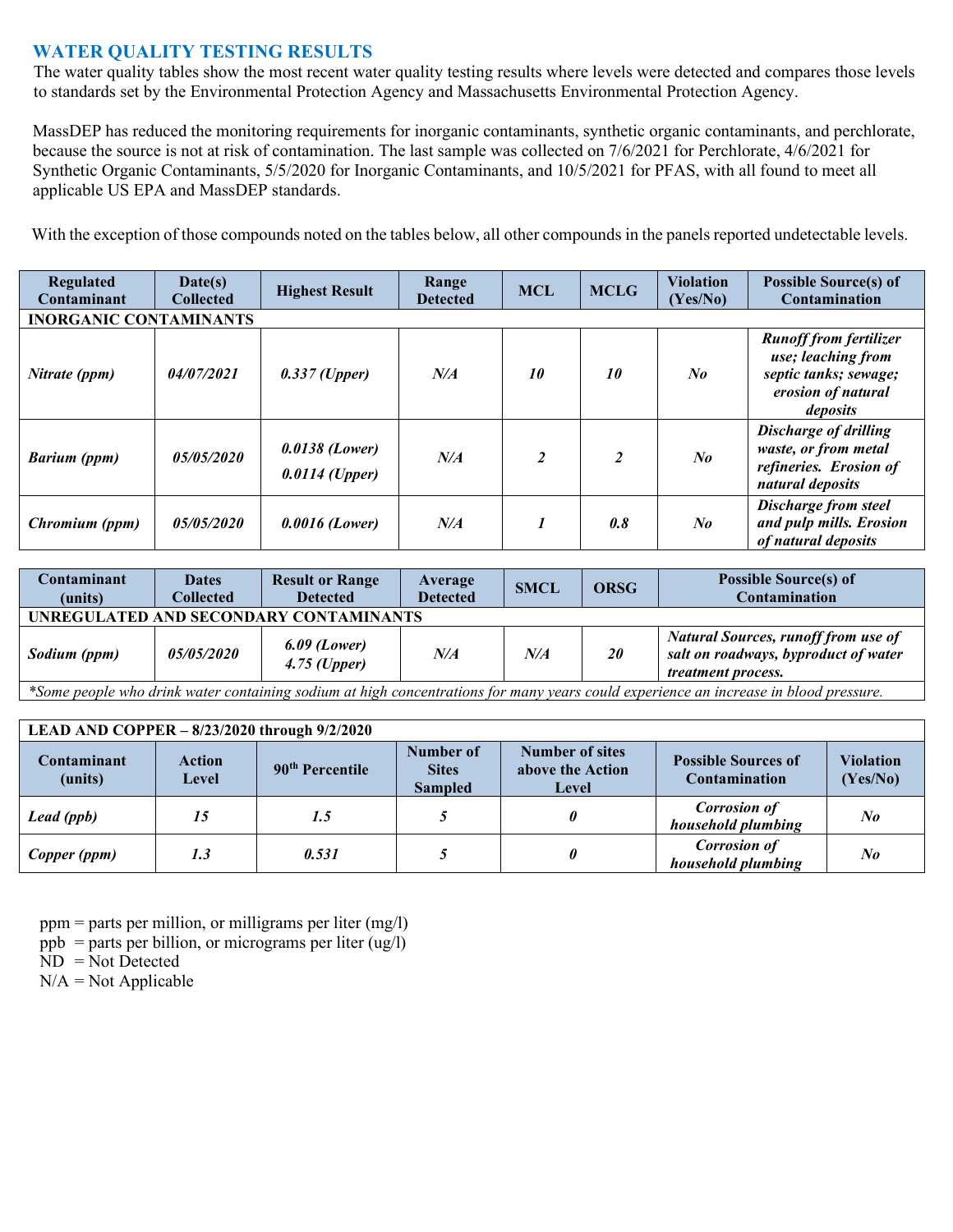# **HEALTH NOTES**

In order to ensure that tap water is safe to drink, the Department of Environmental Protection (MA DEP) and U.S. Environmental Protection Agency (EPA) prescribe regulations that limit the amount of certain contaminants in water provided by public water systems. The Food and Drug Administration (FDA) and Massachusetts Department of Public Health (DPH) regulations establish limits for contaminants in bottled water that must provide the same protection for public health. All drinking water, including bottled water, may reasonably be expected to contain at least small amounts of some contaminants. The presence of contaminants does not necessarily indicate that water poses a health risk. More information about contaminants and potential health effects can be obtained by calling the Environmental Protection Agency Safe Drinking Water Hotline (800- 426-4791).

Some people may be more vulnerable to contaminants in drinking water than the general population. Immunocompromised persons such as persons with cancer undergoing chemotherapy, persons who have undergone organ transplants, people with HIV/AIDS or other immune system disorders, some elderly, and some infants can be particularly at risk from infections. These people should seek advice about drinking water from their health care providers. EPA/Centers for Disease Control and Prevention (CDC) guidelines on lowering the risk of infection by cryptosporidium and other microbial contaminants are available from the Safe Drinking Water Hotline (800)-426-4791.

If present, elevated levels of lead can cause serious health problems, especially for pregnant women and young children. Lead in drinking water is primarily from materials and components associated with service lines and home plumbing. Meadowbrook Acres is responsible for providing high quality drinking water but cannot control the variety of materials used in plumbing components. When your water has been sitting for several hours, you can minimize the potential for lead exposure by flushing your tap for 30 seconds to 2 minutes before using water for drinking or cooking. If you are concerned about lead in your water, you may wish to have your water tested. Information on lead in drinking water, testing methods, and steps you can take to minimize exposure is available from the Safe Drinking Water Hotline or at hrtp://www.epa.gov/safewater/lead.

Cross connections are potentially hazardous situations for public or private potable water supply and a source of potable water contamination. A cross connection is any potential or actual physical connection between potable water supply and any source through which it is possible to introduce any substance other than potable water into the water supply. Common Cross connection scenarios are a garden hose whose spout is submerged in a bucket of soapy water or connected to a spray bottle of weed killer.

Cross connections between a potable water line and a non-potable water system or equipment have long been a concern of the Department of Environmental Protection (MA DEP). MA DEP established regulations to protect the public health of water consumers from contaminants due to back-flow events. The installation of back-flow prevention devices, such as a low-cost hose bib vacuum breaker, for all inside and outside hose connections is recommended. You can purchase this at a hardware store or plumbing supply store. This is a great way for you to help protect the water in your home as well as the drinking water system in your community. For additional information on cross connections and on the status of your water system's cross connection program, please contact:

**Tim Vreeland / Water Operator Phone: (413) 248-4622 / Fax: (877) 335-7282 / Tim@HousatonicBasin.com** 

## **Harry Dumont / Property Manager 7D Taggart Drive / Nashua, NH 03060 Phone: (603) 888-8950 / HDumont@lannancompany.com**

For more information regarding our system you may also visit the EPA website at: http://www.epa.qov/enviro/facts/sdwis/search.htm

*This report is a compilation of best available data sources including: licensed operators' reports, water supply owner's coordination. MA DEP public records and EPA online records. The report represents an accurate account of your water quality to the best of our knowledge. Prepared by Housatonic Basin Sampling & Testing on behalf of your water supplier.*